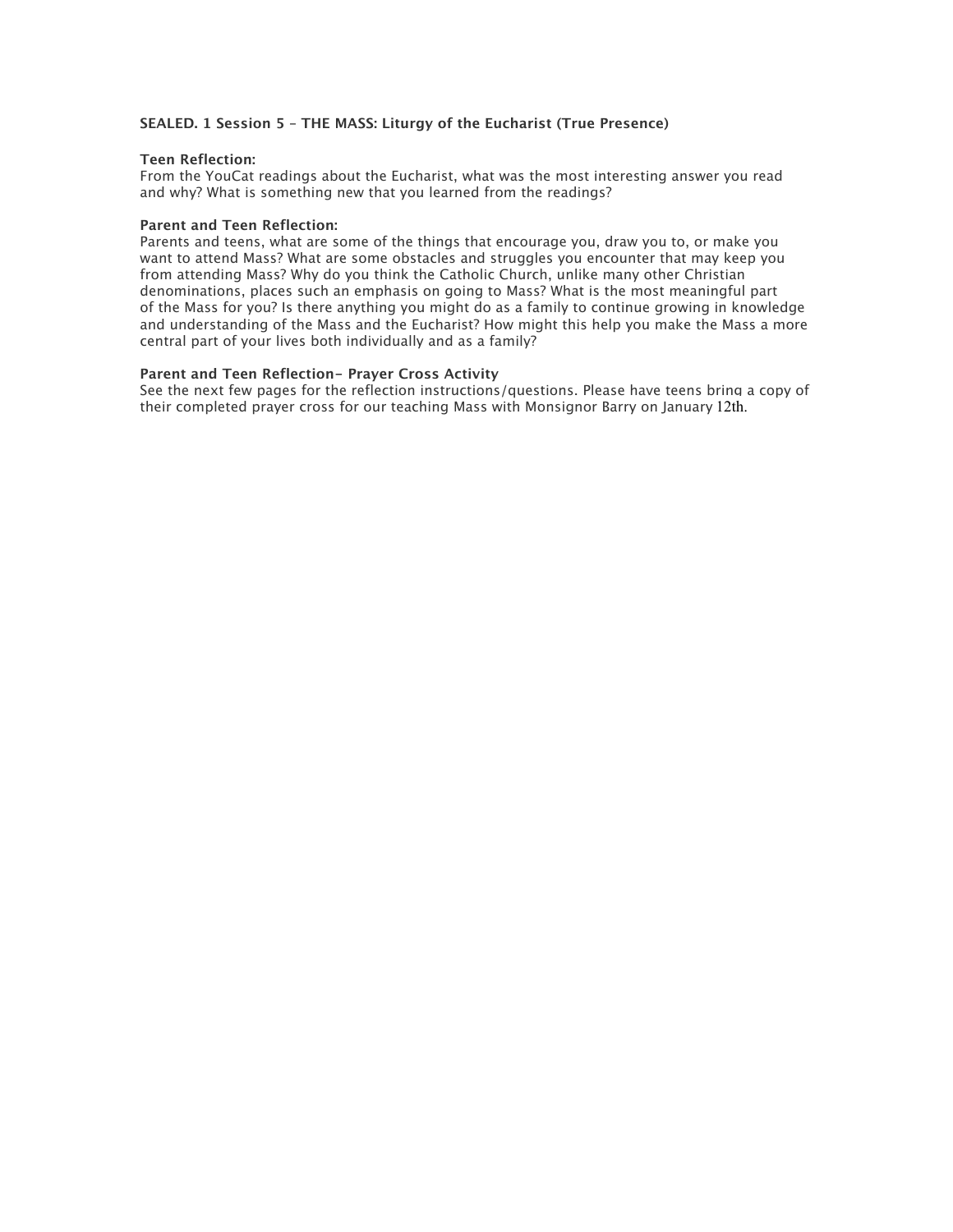### Prayers

What is on your mind and heart? Where in your life do you want God's help, God's light, and God's strength? What do you need for yourself and for others? Be ready to bring these prayers to mind in the silence-for-prayer after the priest says, "Let us pray." All of these prayers are represented in the opening prayer. God wants to hear them.

# Joys

What gives you joy, both joys with big "Js" and little "js"? What puts a smile on your face? Are you celebrating any victories, any events? What resources do you have (talents, advantages, good health, education, wealth, athletic ability, artistic ability)? These are symbolized by the wine presented during the preparation of the gifts. God wants to consecrate them and to increase them and to rejoice with you in them.

# Works

How do you spend your waking hours? How do you put bread on your table? What do you do for a living? What are your responsibilities at home, in your family, at school or in the workplace? What are your chores, hobbies, interests, volunteer activities? Be ready to put these on the altar during the preparation of the gifts. God wants to bless them.

# Sufferings

Where in your life do you feel powerless, hopeless? What are the deficiencies in your life? What are your chronic pains, disabilities? What are your worries and heartaches about yourself and others, about the world? What are your lonelinesses and disappointments? These are symbolized by the unleavened bread presented during the preparation of the gifts. God wants to consecrate them and to diminish them and to give you courage.